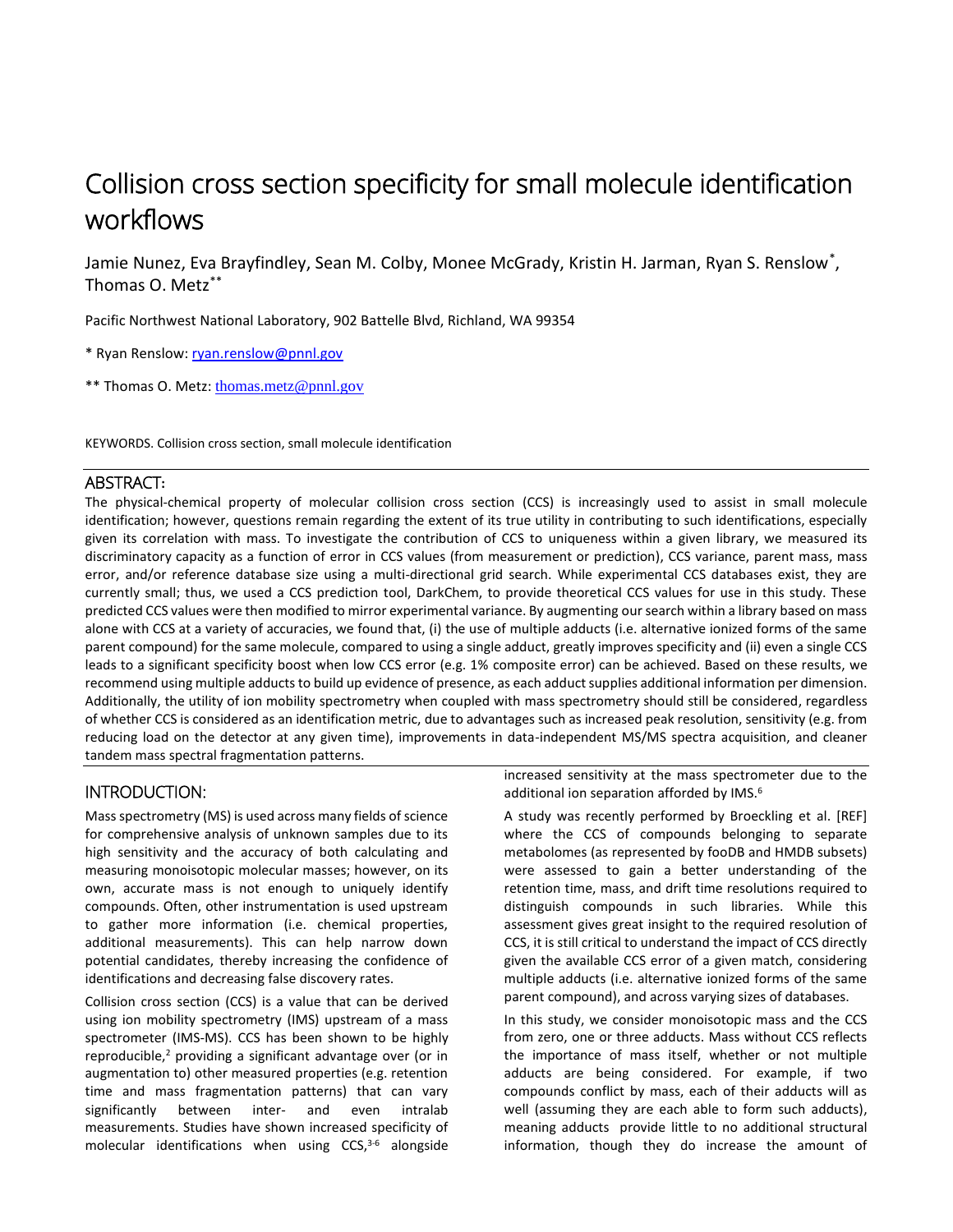evidence the underlying *formula* is indeed present. Mass with a single CCS (in this paper, we use the protonated adduct) reflects the added specificity provided by CCS per adduct. This is an important case since single ions have their own mass and CCS, making these values easy to consider together during matching and annotation efforts. Mass with three adducts is more complex to achieve in reality, so this represents the best case scenario (when only three adducts are being considered). When it comes to true experimental data, this information would actually come from three separate data points (meaning there would be three sets of mass-CCS pairs coming from different adduct types), making it complicated to truly assign these three data points as belonging to the same parent compound. The complexity of actual identification efforts (e.g. annotation of features, scoring putative identifications, false discovery rates) are beyond the scope of this paper. Here, when three adduct CCS are used, we consider protonated, sodiated, and deprotonated adducts.

Each of these cases are tested for a variety of conditions (CCS error, CCS variance, parent mass, mass error, and/or reference database size). For each of these cases, we assessed the occurrence of conflicts for each compound within each given library and label compounds "unique" if they have zero conflicts.

When comparing these results to any given library and set up, errors here should be compared to the composite error of any two data points being compared. For example, if an analytical measurement has a known CCS error and it is compared against a recorded (i.e. library) CCS value with a known error, these errors would need to be added together to compare to results here (e.g. compare to results in this paper with a 5% error if the two errors associated with these values are 2% and 3%).

## METHODS:

Collision Cross Section (CCS) Prediction. Due to a relatively small number of experimentally-derived CCS (<700 for any given adduct within the Unified CCS Compendium<sup>5</sup> at the time of this study, including protonated, sodiated, and deprotonated adducts) and varying consistency across measurements, we used predictions from the DarkChem prediction tool ( $v1.0$ ).<sup>7</sup> Because we use only a single source for all CCS values, we take the predicted CCS to be 'ground truth'. We will demonstrate that, even if our DarkChem value variances do not perfectly match true *m/z*-CCS variance, our main conclusions do not change. Using this method, we eliminate issues of consistency across experimental collections or different predictive models. While it does not eliminate error from within the DarkChem model, the bias is assumed to be consistent across all tested databases.

Increased Variance of Predicted CCS. Since this study is reliant on the variance of CCS (which directly correlates with its specificity), it was first ensured that the CCS being used for this analysis has a variance comparable to that of experimental values. CCS tends to correlate closely with mass

(Figure S1), especially for predictive models, potentially leading to a lower variance than what is seen experimentally. Currently, the Unified CCS Compendium<sup>5</sup> (UCCSC) has the largest collection of experimentally measured CCS values available in open-source format. Experimental and predicted (by DarkChem) CCS averages and standard deviations for compounds in this library were compared to create a correction factor for DarkChem values (see Supporting Information, Section S1). For the interested reader, identical analyses were performed using the original (unmodified) DarkChem values (Figure S5, Table S1).

Library Generation. The PubChem database<sup>8</sup> was used to help assess the contribution of CCS in large libraries that include many classes of compounds. CCS values for three adducts (protonated [M+H], sodiated [M+Na], and deprotonated [M-H]) for each compound within the PubChem database were predicted by DarkChem. The library was then downselected to include only masses up to 1,050 Da to focus the results on small molecules (i.e., most primary metabolites, secondary or specialized metabolites, and molecules of interest in environmental / chemical forensics). For additional library exploration, especially to assess the effect of library size and specialized libraries, the ToxCast,<sup>9</sup> Human Metabolome Database (HMDB),<sup>10</sup> Universal Natural Products Database (UNPD), $11$  and DSSTox<sup>12</sup> database were also included in a secondary analysis. The ToxCast library is a subset of DSSTox.

Note that for all libraries, we restrict to compounds for which DarkChem is able to make CCS predictions, therefore limiting compounds to those (i) only composed of sulfur, phosphorous, oxygen, nitrogen, carbon, and hydrogen atoms, and (ii) having SMILES of length 100 characters or less. Matching. For each library, each compound was compared to the rest of the library's compounds and all hits based on mass, given a mass error of 1 ppm or 10 ppm, are initially selected as the mass-discriminated hit list. This list is then reduced by restricting to those compounds within the error window around the query compound's CCS value (or values, in the case of >1 adducts). This provides an estimate of the discriminatory power of CCS at several levels of presumed accuracy. The error windows considered during CCS matching are derived from literature values previously reported for CCS measurements and prediction techniques, where the smallest reported CCS errors are roughly 0.29%,<sup>2</sup> but are usually closer to  $3\%^6$  and are as high as  $9\%^{13}$ . However, emerging Structures for Lossless Ion Manipulation  $(SLIM)^{14}$  systems are expected to increase the accuracy and precision of CCS values due to the longer path length traversed during ion mobility measurement. The composite error windows considered here are meant to cover these cases: ±0.1%, ±0.5%, ±1%, and ±5%. We then calculated the percent of unique matches (compounds with no conflicts within the given error windows) and number of conflicts (the number of matches compounds had in their respective library, excluding themselves).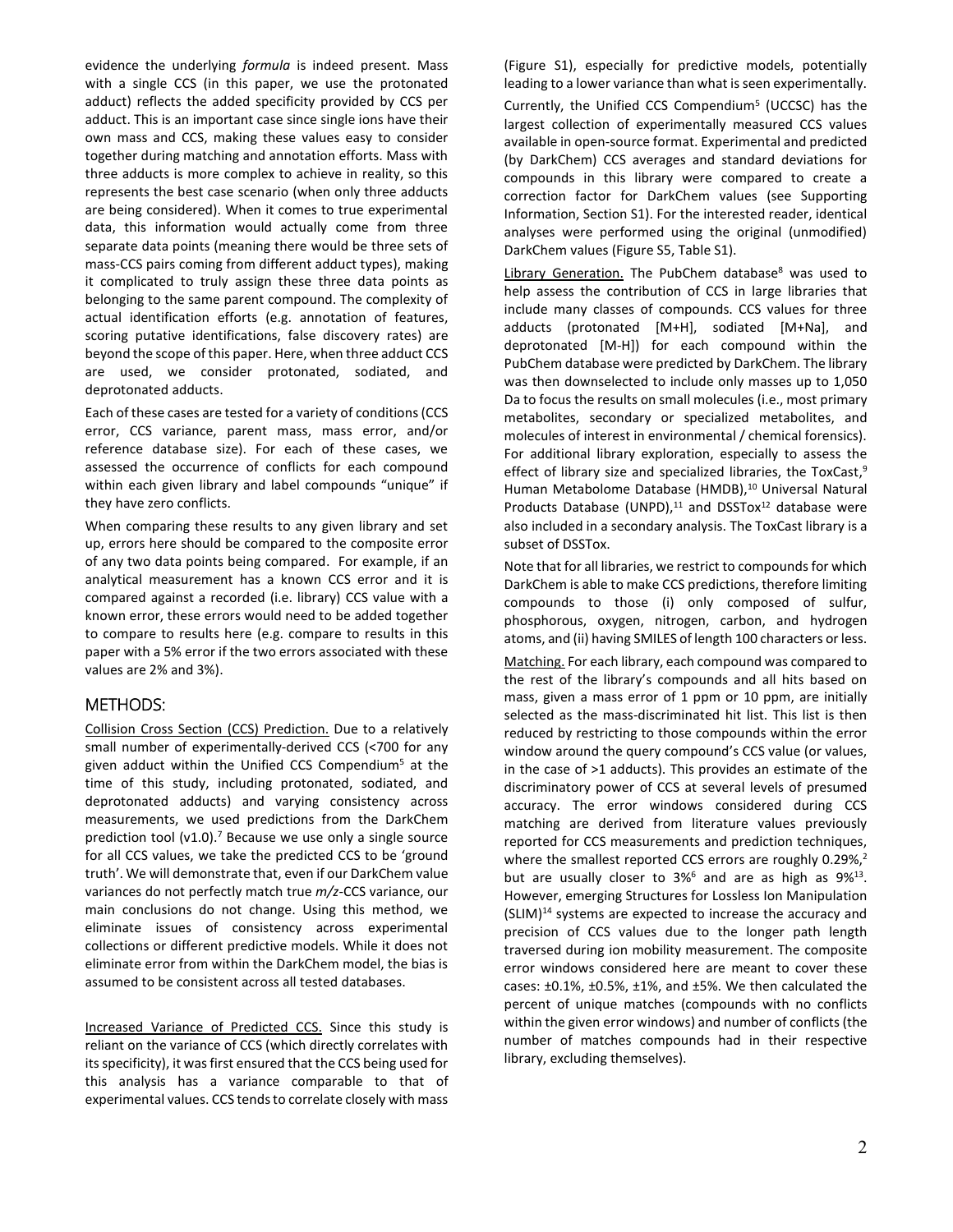

*Figure 1. Conflicts when searching a reference library using parent mass alone or in combination with CCS. (a) Average number of conflicts. (b) Average number of conflicts divided by the size of the bin (i.e. number of library entries within that 100 Da mass range). One or 3 CCS values were considered, given a ±10 ppm mass error and ±0.1%, ±0.5%, ±1%,or ±5% composite CCS error. The [M+H] adduct is used when searching with a single CCS, and [M+H], [M+Na], and [M-H] adducts are used when searching with three. Results are binned by mass ranges (e.g. if the parent molecule has a mass of 130 Da, then its results are averaged with all data falling in the 50-150 Da range). Colors for the bars were sampled from the viridis colormap. To learn more about the importance of colormap selection, please see Kovesi et al. 2015.1*

## RESULTS & DISCUSSION:

In **Figure 1**, we present the number of conflicts when searching PubChem using a ±10 ppm mass window (around the parent mass), a  $\pm 10$  ppm mass window with 1 adduct  $([M+H])$  CCS, and a  $\pm$ 10 ppm mass window with 3 adduct CCS (protonated [M+H], deprotonated [M-H] and sodiated [M+Na]). With only one adduct and ±5% composite CCS error, CCS does not provide a significant improvement over mass searching alone (3% fewer conflicts on average). With three adducts, the number of conflicts starts to decrease more significantly (25% fewer conflicts on average). When considering 1 vs 3 adduct CCS for the same composite CCS error, a significant advantage is seen with reduced errors. With  $\pm$ 0.1% composite CCS error, we see, on average, 96% and 99.9% fewer conflicts(than ±5% composite CCS error) for one vs three adduct CCS matched, respectively. There is also a balance between the number of available adducts and composite CCS error as well. For example, use of a single CCS with a ±0.1% composite CCS error is comparable to three CCS with a ±1% composite CCS error (average signed percent error between their number of conflicts across mass bins: 24%). After this point, decreasing CCS error does not have as big of an impact on number of conflicts than using 3 adduct CCS. It should be noted again: this finding is considering the identification library on its own. When making identifications, the use of 3 adduct CCS is more complex and can lead to a higher false discovery rate if their relation to the same parent compound is not certain, so this trade-off between accuracy and number of available CCS may not be reflected in practice.

Figure 1a shows CCS specificity is correlated with mass since some bins (e.g. 150-250 Da and 250-350 Da) have a higher number of conflicts on average; however, the number of compounds of these bins is also much higher than in other bins (Figure S6). Figure 1b shows these same results, expect values are divided by the size of their bin. This leads to a more consistent trend across all mass bins except the 50-150 Da mass bin. The variance of CCS assigned across mass bins (calculated from experimentally-available CCS) does not follow this trend (Figure S3). This indicates CCS specificity does not directly correlate with mass, outside the fact that some mass bins are more dense, leading to more conflicts. Upon closer inspection, the higher number of conflicts in the 50-150 Da mass bin appears to be due to compounds not being as evenly distributed in this bin compared to others (Figure S7), meaning a higher density is "felt" by the members falling within this bin.

These findings are reinforced with results for the five open source libraries in **Table 1**, which shows the percent of compounds that are unique (i.e. compounds that have zero conflicts) with varying levels of information and composite errors provided for each match. Only 0.01% were identifiable by mass alone in PubChem. For high accuracy (±0.1% composite error) CCS filtering in addition to mass filtering, 1.5% can be uniquely identified by mass and the [M+H]+ adduct alone, while 77% of compounds can be identified if mass filtering is augmented with high accuracy and three adduct filtering. For the smallest database of these four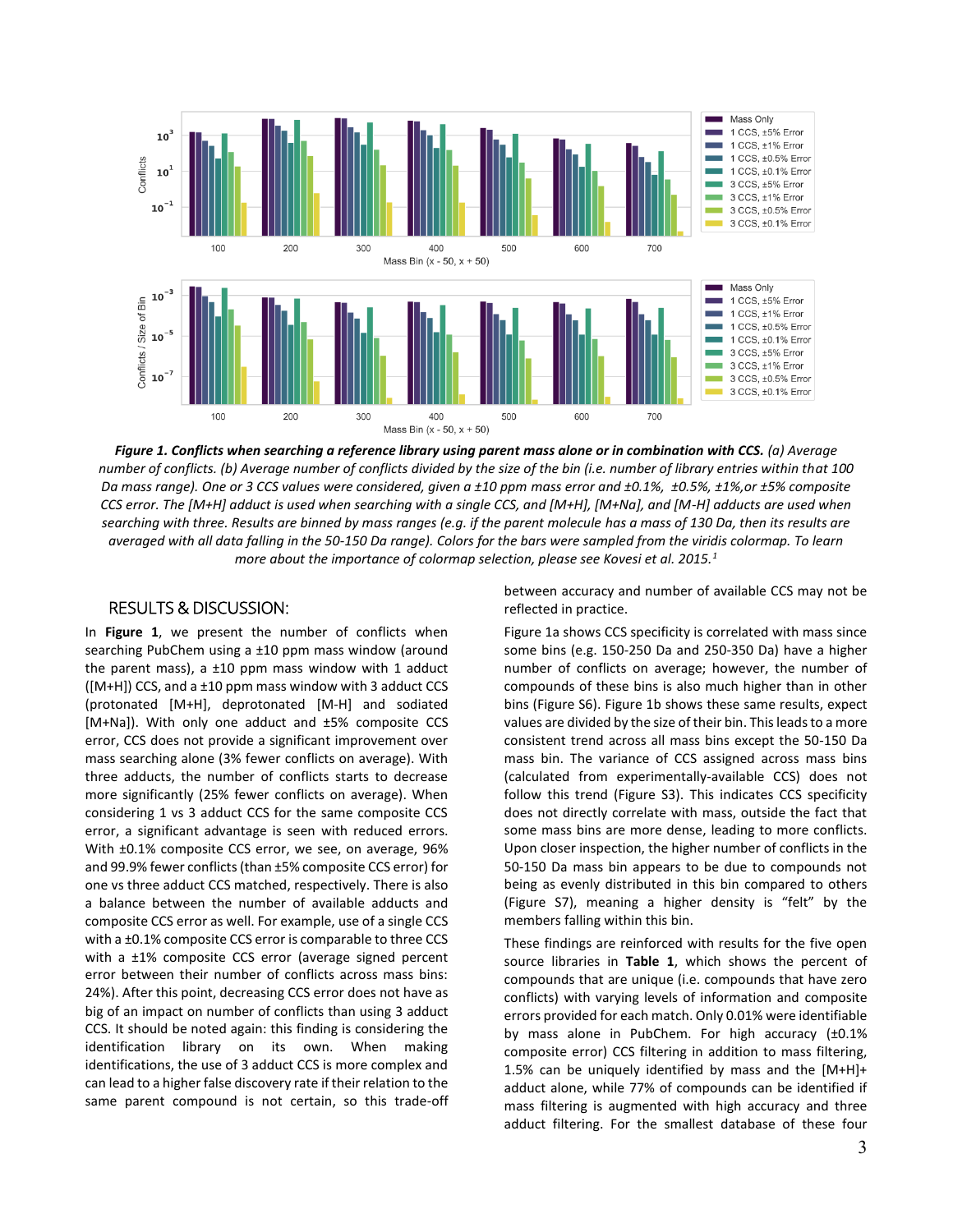(ToxCast, containing about 3,000 compounds), 41% of compounds are uniquely identifiable by mass alone, and use of all 3 adducts with high accuracy CCS makes 99.9% of compounds unique.

The same analysis shown in Figure 1 and Table 1 was performed with DarkChem values, before increasing their variance as described in the methods. While the specific resulting values change, the same trends are observed (Figure S5, Table S1). This was also repeated for a mass error of 1 ppm rather than 10 ppm, which again showed the same overall trend (Table S2). In this case, the percent of unique compounds were all within 2%, on average (Table 1 vs. Table S2). For the overall (i.e. not split by mass ranges) average number of conflicts, see Table S3. The 200, 300, and 400 Da mass bins had the most influence on these overall averages due to the large number of compounds falling within these bins (Figure S6).

These results come together to show, compared to mass only filtering, a composite CCS error of 5% does not dramatically increase the percentage of unique compounds (0.5%±0.3% and 1.7%±1.1% more unique compounds for one and three adducts respectively, for the libraries shown in Table 1). However, a larger change is seen in the number of conflicts (5%±2% and 27%±12% less conflicts for one and three adducts respectively, for the libraries shown in Table 1), showing CCS at a 5% error can still help decrease the number of candidates for identification compared to mass-only identification, though additional information would still be required for an unambiguous identification. High accuracy CCS (0.1% composite error) and a match across all 3 CCS further helped with increasing the number of unique compounds compared to mass only identification (85%±15% more unique compounds) as well as decreasing the number of conflicts (96%±1% less conflicts).

Conflicts are further investigated in Figure 2, where a representative example compound, PubChem CID 18061734 (formula:  $C_{26}H_{39}N_5O_5$ ), was selected from the mass 500 range. Here, the parent mass is 501.2951 and the predicted [M+H]+ CCS value is 217.7  $\AA^2$ . A  $\pm$ 10 ppm window around this mass provides 1201 matches. The standard deviation for [M+H]+ CCS across these matches is 6.9  $\AA^2$ , with a  $\pm 1$ standard deviation range in CCS value encompassing 468 of the mass-matched hit list. Also included in Figure 2 are vertical lines indicating where ±0.1%, 1%, and 5% levels are as compared with the standard deviation limits. There are 9 compounds contained within the ±0.1% window, 97 within the 1% window, and 948 within the 5% window.

*Table 1: Percent (%) of compounds that are unique considering varying amounts of evidence. All mass errors are set to ±10 ppm. The number of compounds in each library are provided below each library name.*

| <b>Filter</b><br>Scheme | Comp<br>osite<br><b>CCS</b><br>Error | <b>ToxCast</b><br>(~3k) | <b>HMDB</b><br>(~49k) | <b>UNPD</b><br>(~143k) | <b>DSSTox</b><br>(~436k) | PubChem<br>(~51e6) |  |
|-------------------------|--------------------------------------|-------------------------|-----------------------|------------------------|--------------------------|--------------------|--|
| Mass                    | <b>NA</b>                            | 41%                     | 7%                    | 3%                     | 2%                       | 0%                 |  |
| $Mass +$                | $\pm 0.1\%$                          | 89%                     | 45%                   | 36%                    | 29%                      | 1%                 |  |
|                         | ±0.5%                                | 68%                     | 22%                   | 14%                    | 11%                      | 1%                 |  |

| Adduct<br>$([M+H])$ | ±1%   | 58%            | 14% | 9%             | 6%  | 0%  |  |
|---------------------|-------|----------------|-----|----------------|-----|-----|--|
|                     | ±5%   | 42%            | 7%  | 3%             | 2%  | 0%  |  |
| $Mass +$            | ±0.1% | $^{\sim}100\%$ | 99% | $^{\sim}100\%$ | 99% | 77% |  |
| Adducts             | ±0.5% | 96%            | 65% | 73%            | 63% | 8%  |  |
|                     | ±1%   | 81%            | 38% | 37%            | 30% | 2%  |  |
|                     | ±5%   | 45%            | 8%  | 4%             | 3%  | 0%  |  |



*Figure 2. Gaussian fit to the CCS distribution for ±10 ppm mass-matched set for PubChem CID 18061734.*

## CONCLUSIONS:

Mass spectrometry is a highly sensitive method used to make small molecule identifications but does not provide enough information on its own to enable compound identification due to extensive overlap in mass and even formula space. Additional dimensions (i.e. properties) available alongside mass aids in this gap. One such candidate to improve specificity is collision cross section (CCS), a physical-chemical property that can be consistently measured across setups and labs. In this study, we investigated the number of conflicting compounds within an identification library given varying CCS error, CCS variance, parent mass, mass error, and/or reference database size.

CCS has the potential to provide valuable distinction in addition to mass during compound identification, as long as high accuracy (<1% composite error) is attainable. Currently, most methods (involving experimental and/or predicted values) are working with errors much higher than this (5% composite error or higher). We show here that mass and CCS are not enough to uniquely identify compounds at this level of error, though the use of CCS does provide a reduction in conflicts, thereby aiding in the reduction of false discovery rates. High accuracy CCS increases the percentage of compounds that can be identified with just mass and CCS, and is currently only attainable with measurements on SLIM systems,<sup>14</sup> which are now commercially available (mobilionsystems.com). Increasing the number of adducts also increases the usefulness of CCS, though in reality this comes with challenges due to the increased number of candidate ions being searched for (similar to having a larger library size). When considering any property for more than one adduct, additional adducts must be chosen carefully (e.g. only choosing those that have a high chance of forming given the solution and expected chemical classes therein). Tools such as MSAC<sup>15</sup> help with the selection of adducts to search for and calculation of adduct masses, and there is active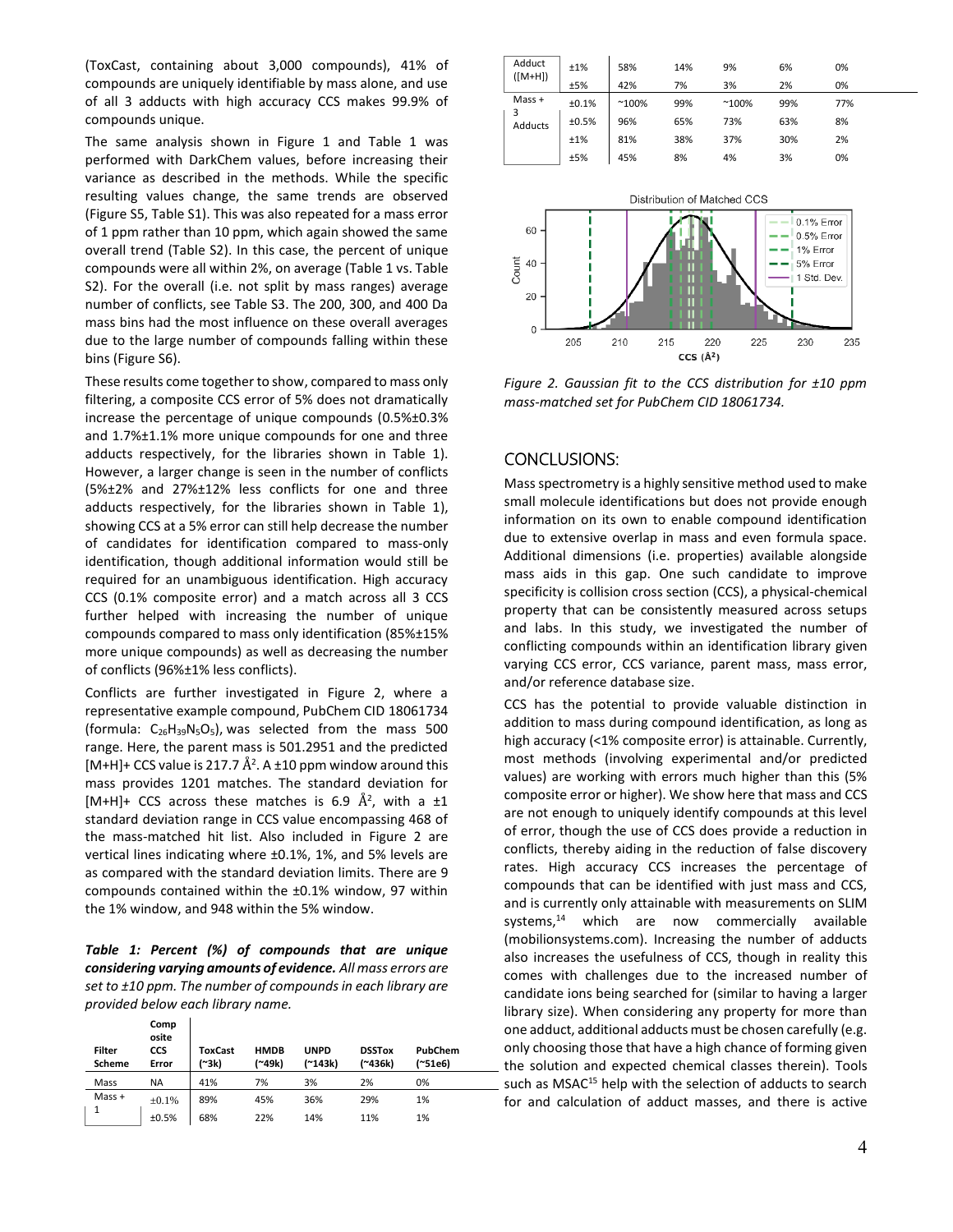research to predict which adduct types should be formed for each type of molecule.<sup>16, 17</sup>

This study also shows the need to assess all measurement (e.g. mass and CCS) errors on every system, and not to assume errors based on out-of-date and/or others' sources. Error is commonly assessed for predicted CCS values as new tools come out, but not for experimental systems, even though errors do appear to vary significantly<sup>2, 6, 18</sup> and may even be higher than previously thought (up to 9%). <sup>13</sup> Error present in a given library (either generated from predictive tools or previously measured) or new measurements (e.g. from an unknown ion being compared to said library) must be understood along with the implications of their magnitudes during identification efforts.

While CCS on their own are limited in their abilities to decrease specificity, IMS is useful beyond CCS generation (e.g. separation, sensitivity, and peak resolution).<sup>3, 6, 19</sup> We also do not account for other properties that can be used for identifications, such as tandem mass fragmentation spectra (MS2), which is frequently used for small molecule identification. The contribution of CCS values to identification when MS2 are available would be a valuable future study. Additional dimensions beyond mass and CCS (such as MS2, relative retention time, cryoIR, and microED) are advised to provide more information and increase identification confidence. A critical target for identification methods is to add as many dimensions as possible, until it is shown to be truly unique for all feasible compounds. Until this is available, completely transparent reporting of dimensions used and their (validated) associated error is critical, along with availability of all data (e.g., identification libraries and raw data) used to make identifications. This will allow re-evaluation in the future as more experimental and predicted data are available, especially for compounds we are not currently looking for in today's studies (i.e., unknown unknowns).

Several drawbacks of this study that can be improved upon in the future are (1) the source of CCS used for analysis, which are currently generated by DarkChem then modified to increase their variance. There may never be enough experimental CCS to perform such a study, but models to generate more accurate CCS are in the works (e.g. DarkChem 2.0, which incorporates 3D structure rather than SMILES input, and ISiCLE 2.0, which will have improved ionization site selection<sup>20</sup> and conformer selection<sup>21</sup>). (2) Using regression to match predicted CCS variance to experimental variance, rather than binned corrections. We do not expect this to change final conclusions since modified CCS predictions used here led to results that were still comparable to unmodified CCS. (3) Evaluating the addition of further properties, such as MS2 and cryoIR.

As IMS gains popularity and more experimental data is available, this analysis should be reviewed to ensure that it aligns with experimental and composite errors as assumed here. The framework developed here can also be adapted to other CCS prediction methods and error windows.

# ASSOCIATED CONTENT

#### Supporting Information

The Supporting Information is available free of charge, please contact the primary author for access.

SupportingInformation.doc: additional methods and figures supporting conclusions in this manuscript.

PubChem.zip: Zipped folder containing PubChem database used for analysis (including CCS calculated by DarkChem in Nov 2019).

Other DBs.zip: Zipped folder containing other database files used for analysis (including CCS calculated by DarkChem in Nov 2019).

# AUTHOR INFORMATION

## Corresponding Author

- \* Ryan Renslow: ryan.renslow@pnnl.gov
- \* Thomas O. Metz: [thomas.metz@pnnl.gov](mailto:thomas.metz@pnnl.gov)

## Author Contributions

The manuscript was written through contributions of all authors. All authors have given approval to the final version of the manuscript.

#### Funding Sources

National Institutes of Health, National Institute of Environmental Health Sciences

# ACKNOWLEDGMENT

This research was supported by the National Institutes of Health, National Institute of Environmental Health Sciences grant U2CES030170. This work was performed at the Pacific Northwest National Laboratory (PNNL), which is operated for DOE by Battelle Memorial Institute under contract DE-AC05- 76RL01830

## ABBREVIATIONS

CCS, Collision cross section; MS, Ion mobility spectrometry; MS, Mass spectrometry; MS2, Tandem mass fragmentation spectra

## **REFERENCES**

1. Kovesi, P., Good Colour Maps: How to Design Them. *CoRR* **2015,** *abs/1509.03700*, 1-42. 2. Stow, S. M.; Causon, T. J.; Zheng, X.; Kurulugama, R. T.; Mairinger, T.; May, J. C.; Rennie, E. E.; Baker, E. S.; Smith, R. D.; McLean, J. A.; Hann, S.; Fjeldsted, J. C., An Interlaboratory Evaluation of Drift Tube Ion Mobility-Mass Spectrometry Collision Cross Section Measurements. *Anal Chem* **2017,** *89* (17), 9048- 9055.

3. Shah, V.; Castro-Perez, J. M.; McLaren, D. G.; Herath, K. B.; Previs, S. F.; Roddy, T. P., Enhanced data-independent analysis of lipids using ion mobility-TOFMSE to unravel quantitative and